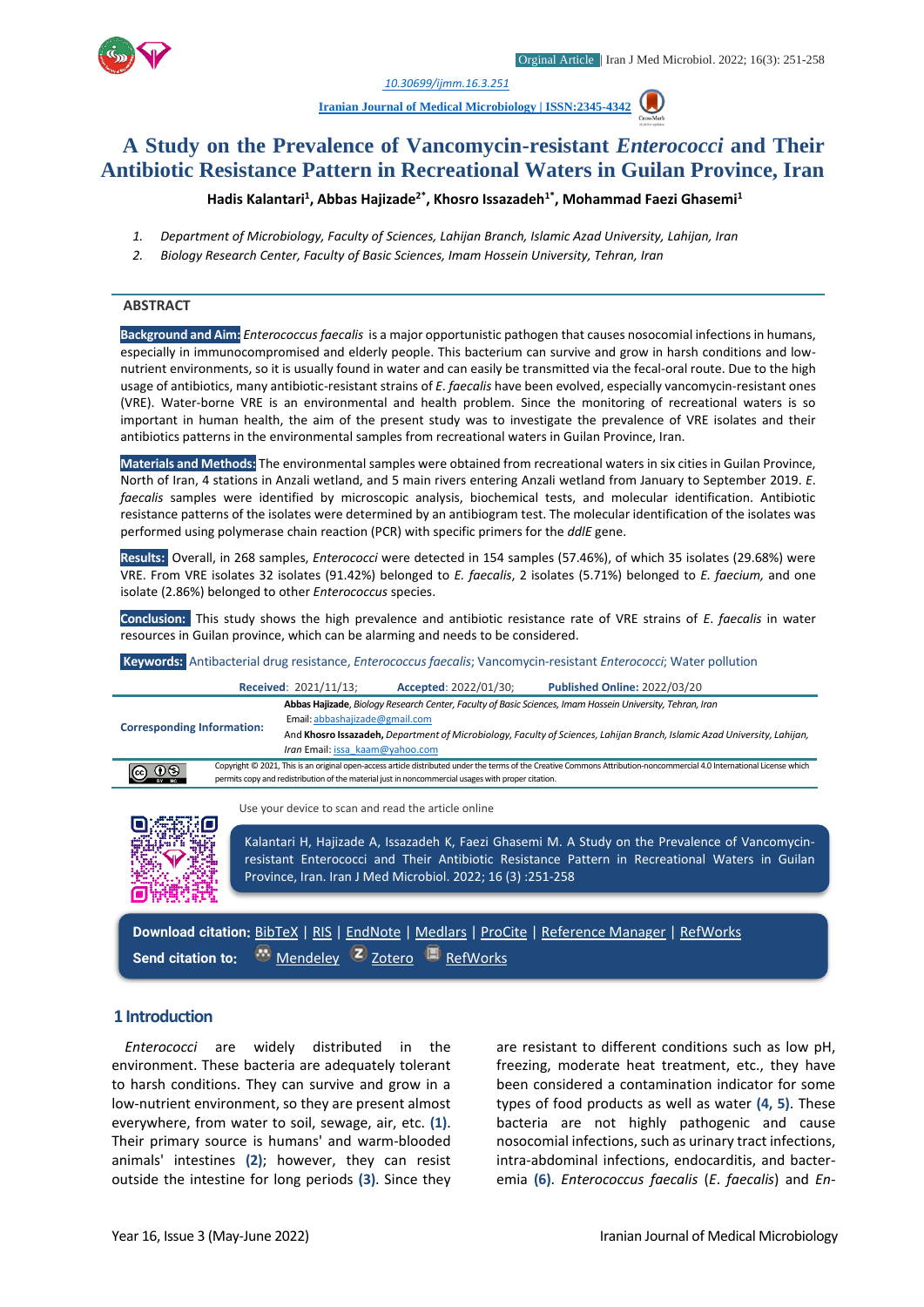*terococcus faecium* (*E*. *faecium*) are the most isolated *Enterococcus* species in clinical samples **(7, 8)**.

The opportunistic pathogen *Enterococcus faecalis* (*E*. *faecalis*) causes nosocomial infections in humans, especially in immunocompromised and elderly people **(9)**. Due to its ability to survive and grow in limited nutrients and various environmental conditions, the bacterium is usually found in water and can easily be transmitted via the fecal-oral route.

High consumption of antibiotics is an important driver for the increasing antibiotic resistance, which is one of the greatest threats to public health globally **(10-12)**. First reports on vancomycin-resistant *Enterococci* (VRE) emerged in the 1980s **(13)**. Since then, VRE strains have been isolated from patients as well as environmental samples.

Since vancomycin is the first-line drug for treating multi-drug resistant *Enterococci*, the epidemiology of VRE in the environment is of great importance. Indeed, the determination of the antibiotic resistance pattern of the VRE isolates is essential to tackle the spread of the strains. In this regard, in the present study, we investigated the prevalence of vancomycinresistant isolates and their antibiotic-resistant patterns in the environmental samples from recreational waters in Guilan Province, Iran.

# **2.Materials and Methods**

#### **Sample Collection**

In this cross-sectional study, sampling was performed from January to December 2019 in Guilan province, Iran. Samples were obtained from 20 natural swimming places, 4 stations in 4 main areas of Anzali wetland, and 5 main rivers entering the wetland, whose details are presented i[n Table 1.](#page-1-0) In each season, 40 samples were collected from 20 swimming places (160 in total in one year), 12 samples were collected from 4 main areas of Anzali wetland (3 samples from each region and a total of 48 samples in one year), and 15 samples were obtained from 5 rivers entering Anzali wetland (3 samples were collected at specified intervals and a total of 60 samples in one year) [\(Table](#page-2-0)  [2\)](#page-2-0). Collectively, 268 samples were obtained and entered the study.

| <b>Sampling</b><br><b>sites</b> | City/Town<br>Site's name |                                | Location (UTM <sup>*</sup> ) |  |  |
|---------------------------------|--------------------------|--------------------------------|------------------------------|--|--|
|                                 | Astara                   | Sadaf beach resort             | 39S E0314219N4246168         |  |  |
|                                 | Astara                   | Safir e omid beach resort      | 39S E0315016 N4254644        |  |  |
|                                 | Chobar(Talesh)           | Beach park                     | 39S E0316030 N4229067        |  |  |
|                                 | Gorug (Talesh)           | Gorug beach resort             | 39S E0321687N4189920         |  |  |
|                                 | Gisum (Talesh)           | Gisum beach                    | 39S E0328401 N4171642        |  |  |
|                                 | Anzali                   | Matin beach                    | 39S E0355253N4151996         |  |  |
|                                 | Anzali                   | Pasdaran peach park            | 39S E0358072N 4150927        |  |  |
|                                 | Anzali                   | Sahel e ghoo beach resort      | 39S E0367956 N4148400        |  |  |
|                                 | Anzali                   | Taleb abad beach               | 39S E03721116N4147603        |  |  |
|                                 | Anzali                   | Jafrud beach                   | 39s E0383284N4146271         |  |  |
| <b>Swimming</b>                 | Rasht                    | Morvarid-e-khazar beach resort | 39S E0389521N4145553         |  |  |
| <b>Places</b>                   | Rasht                    | Haji bekandeh beach            | 39S E0393849N4145223         |  |  |
|                                 | Rasht                    | Amin abad beach                | 39S E0395187N4145153         |  |  |
|                                 | Kiashahr                 | Kiashahr beach                 | 39S E0409042N4143641         |  |  |
|                                 | Astane-e-ashrafieh       | Asgarabad beach                | 39S E0417999N4140070         |  |  |
|                                 | Lahijan                  | Saharkhiz beach resort         | 39S E0431430N4131561         |  |  |
|                                 | Langarud                 | Chamkhaleh                     | 39S E0434659N4120964         |  |  |
|                                 | Rudsar                   | Taraneh e darya beach resort   | 39S E0437608N4112988         |  |  |
|                                 | Kelachay                 | Negin e shomal beach resort    | 39S E0448873N4102317         |  |  |
|                                 | Chaboksar                | Gole e sorkh beach resort      | 39S E0458530N4094627         |  |  |

<span id="page-1-0"></span>**Table 1.** Sampling sites' names and locations.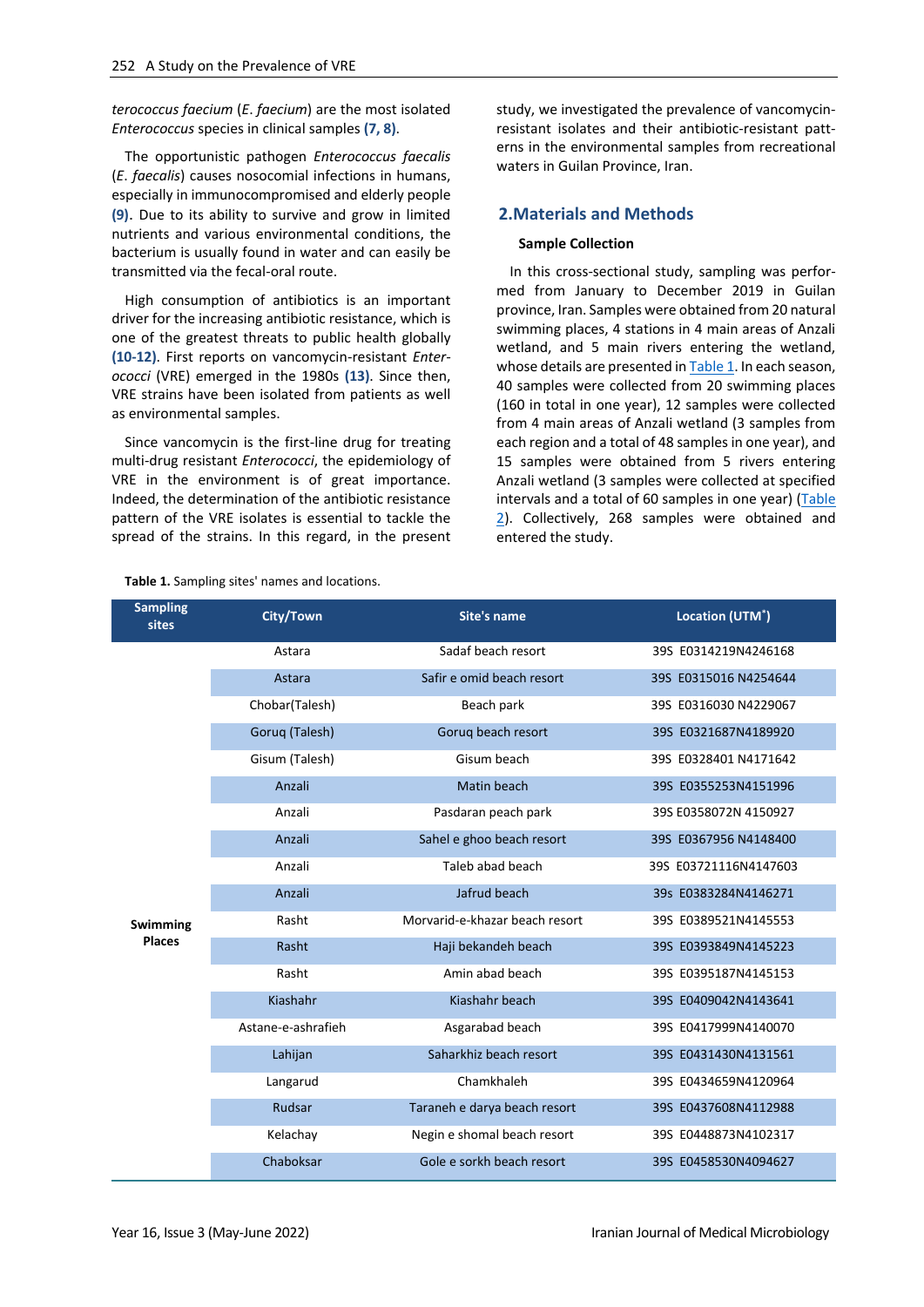| <b>Sampling</b><br>sites     | City/Town  | Site's name          | Location (UTM <sup>*</sup> ) |  |  |
|------------------------------|------------|----------------------|------------------------------|--|--|
|                              | Anzali     | Outlet chanel        | 39S E0364283N4148079         |  |  |
| <b>Stations in</b><br>Anzali | Anzali     | West (abkenar)       | 39S E0358114N4146039         |  |  |
| wetland                      | Anzali     | Central (Sorkhankol) | 39S E0363128N4143754         |  |  |
|                              | Rasht      | East (pirbazar)      | 39S E0367428N4140646         |  |  |
|                              | Rasht      | Pirbazar             | 39S E0369161N4136398         |  |  |
| <b>Rivers</b>                | Rasht      | Psikhan              | 39S E0367921N 4139878        |  |  |
| entering<br>Anzali           | Someh sara | Masouleh Rudkhan     | 39S E0355186N4137506         |  |  |
| wetland                      | Someh sara | Siah Darvishan       | 39S E0359776N 4139371        |  |  |
|                              | Someh sara | Morghak and Khalakai | 39S E0347523 N4142832        |  |  |

\* UTM: Universal Transverse Mercator

<span id="page-2-0"></span>**Table 2.** The number of samples collected from different sites in different seasons.

| <b>Season</b>                         |               | <b>Summer</b> | <b>Fall</b> | <b>Winter</b> | <b>Total</b> |
|---------------------------------------|---------------|---------------|-------------|---------------|--------------|
| <b>Site</b>                           | <b>Spring</b> |               |             |               |              |
| <b>Swimming Places</b>                | 40            | 40            | 40          | 40            | 160          |
| <b>Stations in Anzali wetland</b>     | 12            | 12            | 12          | 12            | 48           |
| <b>Rivers entering Anzali wetland</b> | 15            | 15            | 15          | 15            | 60           |
| <b>Total</b>                          | 67            | 67            | 67          | 67            | 268          |

#### **Bacterial Isolation and Detection**

Following the sampling, the most probable number (MPN) method was used to estimate the concentration of viable *Enterococci* in water samples utilizing replicate growth in Azide Dextrose Broth (Merck, Germany) (14). The grown bacteria were transferred to Pfizer Selective *Enterococcus* (PSE) Agar for confirmatory testing. After 24 hours of incubation at 35℃, the formation of blackishbrown colonies was considered *E. faecalis*. Then, biochemical tests, including esculin hydrolysis test, growth in Trypticase Soy Broth (TSB) medium containing 6.5% salt (NaCl), bile tolerance test, heat resistance test, growth at temperatures of 10°C and 45°C, growth at pH=9.6, tellurite reduction, motility test, H2S production, and sugar fermentation tests.

### **Antimicrobial Susceptibility Testing**

For antibiotic susceptibility determination of the isolates, the Kirby-Bauer disk diffusion method on Mueller-Hinton agar was performed based on the guidelines of the Clinical and Laboratory Standards Institute (CLSI) **(15, 16)**. Standard antimicrobial drugs (Mast, UK), including vancomycin (30 µg), kanamycin (30 µg), streptomycin (30 µg), erythromycin (15 µg), amikacin (30 µg), ampicillin (10 µg), gentamicin (120 µg), ciprofloxacin (5  $\mu$ g), and chloramphenicol (30  $\mu$ g) were used for this aim. *E. faecalis* (ATCC 10541) was used as a control to standardize antibiotic susceptibility testing.

#### **Molecular Confirmation of VREs**

Using ExiPrep Plus Bacteria Genomic DNA Kit, genomic DNA was extracted according to the manufacturers' instructions. Then, the quality of the extracted DNA was determined using agarose gel electrophoresis.

For molecular identification of the *E. faecalis*isolates, a 475-bp fragment corresponding to the *ddlE* gene was amplified using specific primers. The forward and reverse primers sequence was: 5'-CACCTGAAGAAACAGGC-3', and 5'-ATGGCTACTTCAATTTCACG-3', respectively **(17)**. *E. faecalis*JH2-2 reference strain was used as the control. The PCR reactions were set up according to the manufacturer's recommendations. Each reaction contained 1X PCR buffer, 1.5 mM of MgCl2, 1 μL of the isolated bacterial DNA, 0.2 mM of each dNTPs, and 0.25 μM of each primer. The cycling conditions were set to 95°C for 2 min, followed by 45 cycles at 95°C for 5 s, 50°C for 30 s, and 72°C for 1 min.

### **3.Results**

#### **Sample Collection**

Based on morphological, microscopic, and biochemical traits, from 268 samples, 154 were identified as *Enterococcus* spp. Isolated *Enterococci* formed blackish-brown colonies on PSE Agar and Bile Esculin Agar media ( $Figure 1A$ ). Gram staining and micro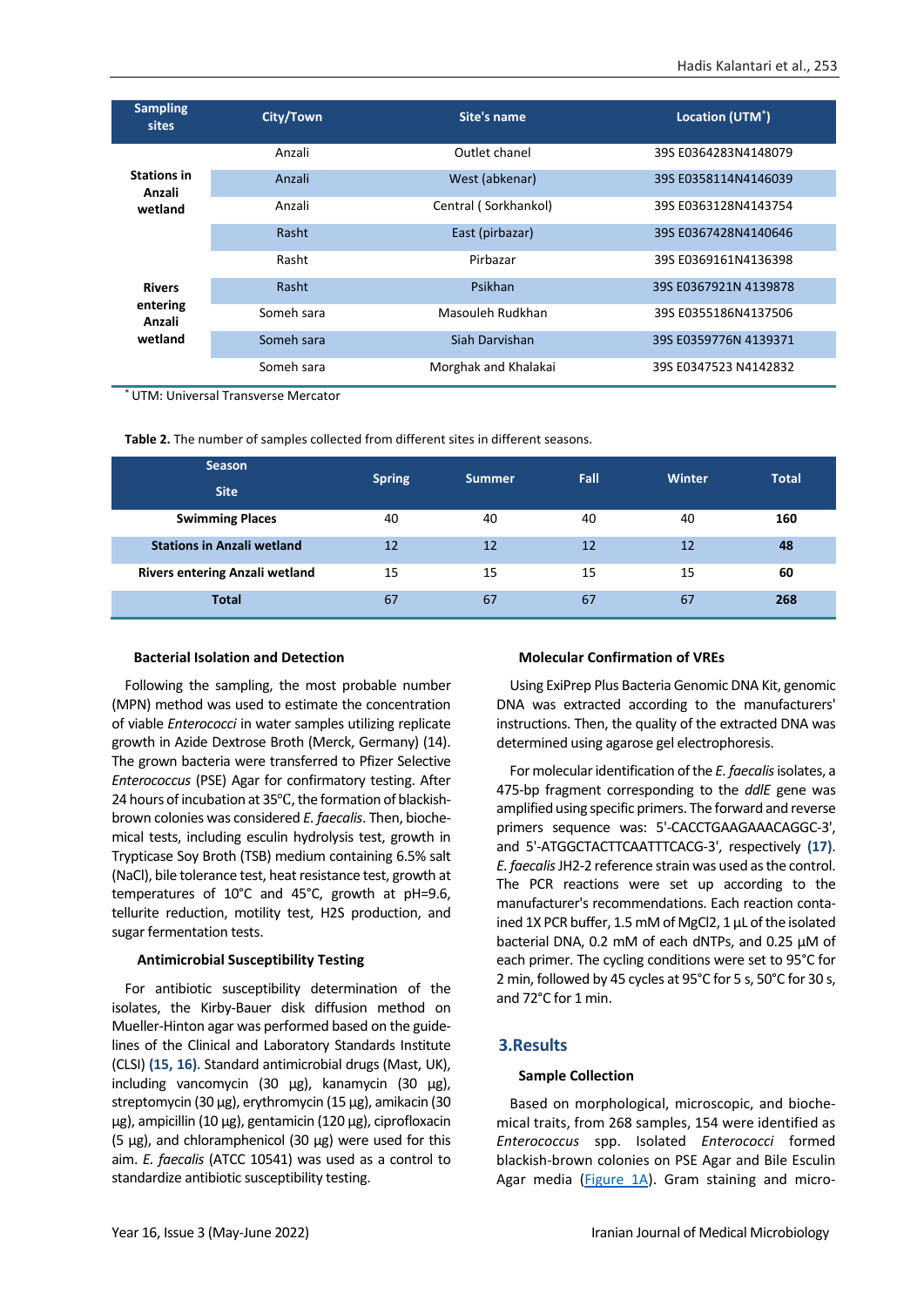scopic observation of the isolates showed single or short chains of Gram-positive cocci [\(Figure 1B\)](#page-4-0). The total number of *Enterococci* counted in this study is illustrated i[n Table 3.](#page-3-0)

<span id="page-3-0"></span>**Table 3.** The number of *Enterococci* bacteria isolated from samples collected from each site in each season.

| Season<br><b>Site</b>                    | <b>Spring</b> | Summer | <b>Fall</b> | <b>Winter</b> | <b>Total</b> |
|------------------------------------------|---------------|--------|-------------|---------------|--------------|
| <b>Swimming Places</b>                   | 39            | 42     | 107         | 95            | 283          |
| <b>Stations in Anzali</b><br>wetland     | 457           | 299    | 389         | 538           | 1683         |
| <b>Rivers entering</b><br>Anzali wetland | 290           | 222    | 249         | 222           | 983          |
| <b>Total</b>                             | 786           | 563    | 745         | 855           | 2949         |

#### **Antibiotics Susceptibility Tests**

The antibiotic susceptibility pattern of isolated *Enterococcus* species showed that 100% of isolates from swimming pools were resistant to streptomycin. The prevalence of the resistant isolates to the evaluated antibiotics was as follows: ciprofloxacin 22.2%, gentamicin 56.5%, erythromycin 21.2%, kanamycin 77.7%, chloramphenicol 18.1%, ampicillin 14.1%, and vancomycin 35.3%.

Isolated *Enterococcus* species from rivers leading to Anzali wetland had the antibiotic-resistance pattern as follows:

streptomycin 96.1%, ciprofloxacin 19.2%, gentamicin 57.6%, erythromycin 23%, kanamycin 73%, chloramphenicol 15.3%, ampicillin 19.2%, and vancomycin 46.1%.

Antibiotic susceptibility pattern of isolated *Enterococcus* species from Anzali wetland showed that 96.6% of isolated *Enterococci* were resistant to streptomycin, 34.4% were resistant to ciprofloxacin, 55.1% were resistant to gentamicin, 31% were resistant to erythromycin, 58.6% were resistant to kanamycin, 24.1% were resistant to chloramphenicol, 20.6% were resistant to ampicillin, and 41.3% were resistant to vancomycin [\(Table 4\)](#page-3-1).

| <b>Antibiotics</b>                       | S       | <b>CIP</b> | <b>GEN</b> | <b>ERY</b> | <b>KAN</b> | C       | <b>AMP</b> | <b>VAN</b> |
|------------------------------------------|---------|------------|------------|------------|------------|---------|------------|------------|
| <b>Site</b>                              | (No; %) | (No; %)    | (No; %)    | (No; %)    | (No; %)    | (No; %) | (No; %)    | (No; %)    |
| <b>Swimming Places</b>                   | 100     | 22.2       | 56.5       | 21.2       | 77.7       | 18.1    | 14.1       | 35.3       |
| <b>Stations in Anzali</b><br>wetland     | 96.6    | 34.4       | 55.1       | 31         | 58.6       | 24.1    | 20.6       | 41.3       |
| <b>Rivers entering</b><br>Anzali wetland | 96.1    | 19.2       | 57.6       | 23         | 73         | 15.3    | 19.2       | 46.1       |

<span id="page-3-1"></span>**Table 4.** Antibiotic susceptibility among *E. faecalis* isolates.

Abbreviations: S: Streptomycin; C: Chloramphenicol; CIP: Ciprofloxacin; GEN: Gentamicin; ERY: Erythromycin; KAN: kanamycin; AMP: ampicillin; VAN: vancomycin

#### **Molecular Identification of the Isolates:**

As mentioned previously, the *ddlE* gene was amplified to identify vancomycin-resistant *E. faecalis* isolates molecularly. [Figure 1A](#page-4-0) represents the DNA extraction from the isolates, and **Figure 1B** shows the results of the *ddlE* gene amplification. As shown in [Figure 1,](#page-4-0) the *ddlE* gene has been amplified in VRE isolates but not in the control strain. As the positive control for PCR reaction, we used primers that could amplify a 500 bp segment of the *fliC* gene of *Salmonella typhi* (*S*. *typhi*).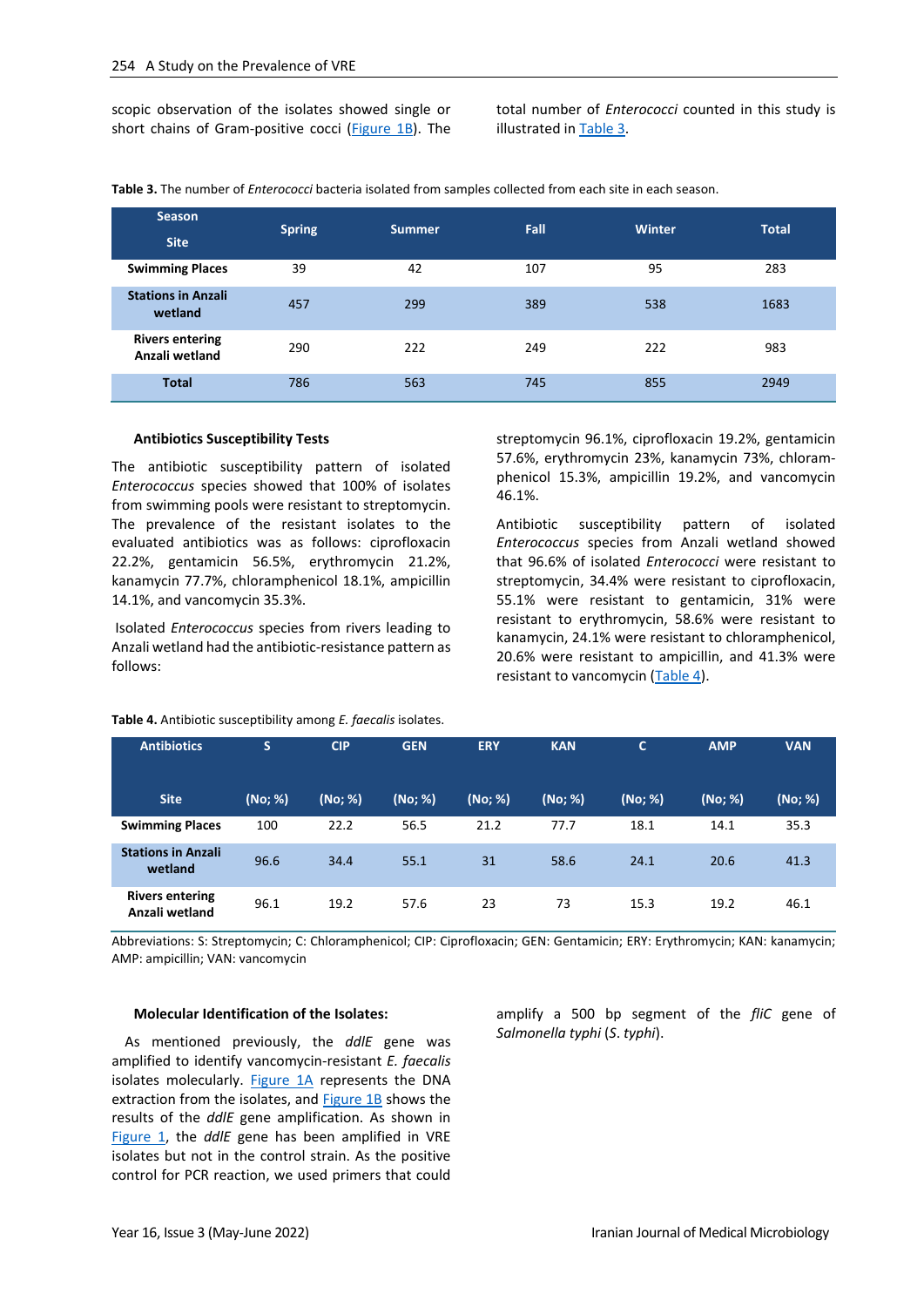

<span id="page-4-0"></span>**Figure 1.** A (Left image): Genomic DNA Extraction, M: 1 kb DNA Marker, 1: bacterial DNA; B (Right image): Amplification of *ddlE* gene by PCR, 1: positive control (a segment of *fliC* gene of *S. typhi*) sample, M: 1 kb DNA Ladder, 2. *ddlE* gene from one of the test samples, 3. *ddlE* gene from an *Enterococci* strain (*E. faecalis* (ATCC 10541), 4: negative control

### **4.Discussion**

*Enterococci* are common pathogens that cause severe nosocomial infections **(18-20)**. In the present study, *Enterococci* isolates were obtained from environmental samples from recreational waters, mainly swimming places in Guilan Province, Iran. We chose to investigate these places because many people, both travelers, and natives, go there for swimming, and therefore, monitoring the microbial load of these places is very important.

We observed a relatively high resistance level to different antibiotics, including vancomycin, kanamycin, streptomycin, erythromycin, amikacin, ampicillin, gentamicin, ciprofloxacin, and chloramphenicol, among these isolates. Of the isolates, 46.1% were resistant to vancomycin, which is relatively high. Almost all strains  $(98%)$  were resistant to streptomycin. Among the studied antibiotics, ampicillin and chloramphenicol had the highest antibacterial effect on the isolates, 18%, and 19%, respectively.

The prevalence of the VREs and their antibioticresistant patterns among clinical as well as environmental samples is variable in different regions **(21- 24)**. Same as the present study, Alipour *et al.* examined the presence of *Enterococcus* spp*.* as well as their antibiotic resistance patterns in samples from a river and coastal waters in Mazandaran Province, Iran. Of 70 isolated *Enterococci*, 68.6% and 20% belonged to *E.*  *faecalis* and *E. faecium*, respectively. They reported a high resistance rate to chloramphenicol, ciprofloxacin, and tetracycline **(25)**. In 2019, Mazaheri *et al.*, investigated the prevalence of VREs among dried vegetable samples in Tehran, Iran, which they found that 48% of the isolates were VREs **(26)**. In a study by Roberts *et al.* on the prevalence of VREs in crows and their environment, 24.5% and 55% of the crows and environmental samples, respectively, were VRE positive **(27)**.

Rezvani *et al.* studied the prevalence of *Enterococcus* spp*.* and their antibiotic-resistant patterns in gastroenteritis patients. They found *Enterococcus* spp*.* in 37% of samples; most of them belonged to *E. faecalis* (91 %), and 9 % belonged to *E. faecium*. The prevalence of VREs among *Enterococci* isolates was relatively low (6 %), all of which belonged to *E. faecalis* **(28)**. Zavaryani *et al.* assessed the susceptibility of the clinical *Enterococcus*isolates to five antibiotics, including vancomycin, gentamicin, teicoplanin, fosfomycin trometamol, and quinupristin/dalfopristin among 400 *Enterococcus* species. In their study, teicoplanin and vancomycin were the most effective antibiotics, while Quinupristin/dalfopristin was the least effective against the clinical samples **(29)**.

Khanmohammadi *et al.* investigated the prevalence of VREs among two different sets of samples, fecal and clinical samples. The rate of VREs among fecal samples (52%) was higher than in clinical isolates (32%) **(30)**. As can be seen, different results are being reported from different samples. This variation can be related to the types of samples (clinical or environmental), geographical location of sample collection, the treatment strategies exploited in each region (high rate of antibiotics consumption), sewage disposal, etc. However, due to the high spread rate of antibioticresistant bacteria and the horizontal transfer of antibiotic-resistant genes, it is a real public health concern.

In the present study, the *E. faecalis*-specific ddl gene (ddlE. faecalis) was used as the specific gene to identify *E. faecalis* strains **(31)**. *ddl* encodes Dalanine:D-alanine ligases and related glycopeptide resistance proteins **(32)**. D-alanine--D-alanine ligase is an essential enzyme for the peptidoglycan biosynthesis. This enzyme dimerizes D-Ala before its incorporation in peptidoglycan precursors **(33)**. Mutation in this gene results in the deficiency of bacterial growth. This gene is widely used for the identification of different bacterial species, including various species of *Enterococci* as well as other species **(34-40)**.

# **5. Conclusion**

A relatively high prevalence of VREs in the studied places poses a serious epidemiological threat and a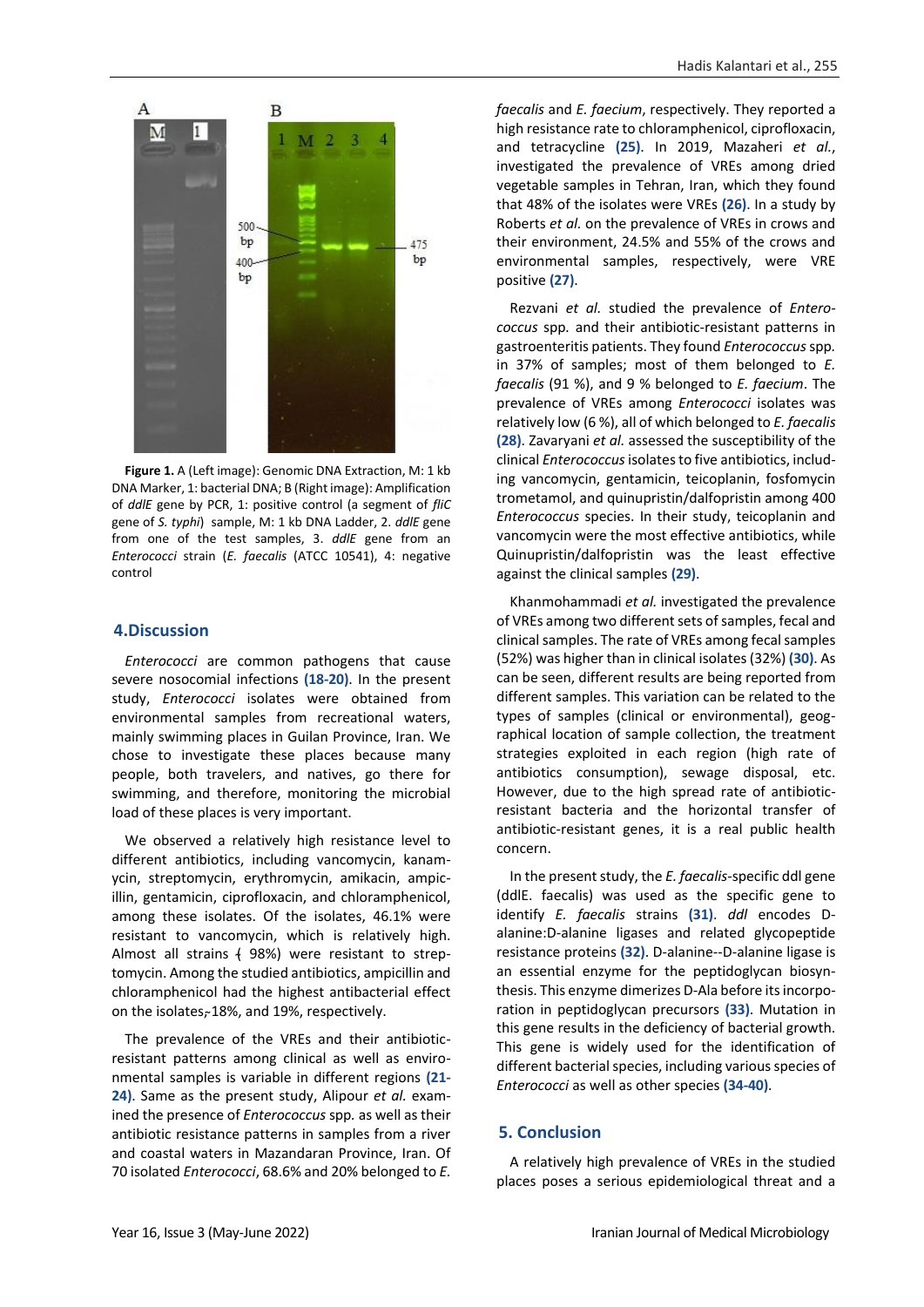risk to public health. The possibility of horizontal gene transfer among the bacteria may transmit resistant genes from VREs to other bacteria; therefore, it is necessary to think about the necessary measures to determine the source of the pollution and at the same time prevent swimming in places with a high level of bacterial pollution until the problem is addressed.

# **Acknowledgment**

The authors acknowledge the staff and students of I.A. University. Indeed, we appreciate the warm help of the staff of the B.R.C.

### **Reference**

- 1. Byappanahalli MN, Nevers MB, Korajkic A, Staley ZR, Harwood VJ. Enterococci in the environment. Microbiol Mol Biol Rev. 2012;76(4):685-706. [\[DOI:10.1128/MMBR.00023-12\]](https://doi.org/10.1128/MMBR.00023-12) [\[PMID\]](https://www.ncbi.nlm.nih.gov/pubmed/23204362) [\[PMCID\]](http://www.ncbi.nlm.nih.gov/pmc/articles/PMC3510518)
- 2. Dubin K, Pamer EG. Enterococci and Their Interactions with the Intestinal Microbiome. Microbiol Spectr. 2014;5(6). [\[DOI:10.1128/microbiolspec.BAD-0014-2016\]](https://doi.org/10.1128/microbiolspec.BAD-0014-2016) [\[PMID\]](https://www.ncbi.nlm.nih.gov/pubmed/29125098) [\[PMCID\]](http://www.ncbi.nlm.nih.gov/pmc/articles/PMC5691600)
- 3. Garcia-Solache M, Rice LB. The Enterococcus: a Model of Adaptability to Its Environment. Clin Microbiol Rev. 2019;32(2). [\[DOI:10.1128/CMR.00058-18\]](https://doi.org/10.1128/CMR.00058-18) [\[PMID\]](https://www.ncbi.nlm.nih.gov/pubmed/30700430) [\[PMCID\]](http://www.ncbi.nlm.nih.gov/pmc/articles/PMC6431128)
- 4. Farnleitner AH, Ryzinska-Paier G, Reischer GH, Burtscher MM, Knetsch S, Kirschner AK, et al. Escherichia coli and enterococci are sensitive and reliable indicators for human, livestock and wildlife faecal pollution in alpine mountainous water resources. J Appl Microbiol. 2010;109(5):<br>1599-608. [DOI:10.1111/i.1365-[\[DOI:10.1111/j.1365-](https://doi.org/10.1111/j.1365-2672.2010.04788.x) [2672.2010.04788.x\]](https://doi.org/10.1111/j.1365-2672.2010.04788.x) [\[PMID\]](https://www.ncbi.nlm.nih.gov/pubmed/20629798) [\[PMCID\]](http://www.ncbi.nlm.nih.gov/pmc/articles/PMC3154642)
- 5. Banwart George J. Indicator Organisms. Food Microbiol. 1989:371. [\[DOI:10.1007/978-1-4684-](https://doi.org/10.1007/978-1-4684-6453-5_7) [6453-5\\_7\]](https://doi.org/10.1007/978-1-4684-6453-5_7)
- 6. Prakash VP, Rao SR, Parija SC. Emergence of unusual species of enterococci causing infections, South India. BMC Infect Dis. 2005;5:14. [\[DOI:10.1186/1471-2334-5-14\]](https://doi.org/10.1186/1471-2334-5-14) [\[PMID\]](https://www.ncbi.nlm.nih.gov/pubmed/15774018) [\[PMCID\]](http://www.ncbi.nlm.nih.gov/pmc/articles/PMC555955)
- 7. Castillo-Rojas G, Mazari-Hiriart M, Ponce de Leon S, Amieva-Fernandez RI, Agis-Juarez RA, Huebner J, et al. Comparison of Enterococcus faecium and Enterococcus faecalis Strains isolated from water and clinical samples: antimicrobial susceptibility and genetic relationships. PLoS One. 2013;8(4):e59491. [\[DOI:10.1371/journal.pone.0059491\]](https://doi.org/10.1371/journal.pone.0059491) [\[PMID\]](https://www.ncbi.nlm.nih.gov/pubmed/23560050) [\[PMCID\]](http://www.ncbi.nlm.nih.gov/pmc/articles/PMC3613387)

# **Author Contribution**

H.K. and M.F.G. carried out the experiment. H.K. wrote the manuscript with support from A.H. K.I and A.H. supervised the project.

# **Funding**

None.

# **Conflict of Interest**

The authors declared that there is no conflict of interest regarding this article.

- 8. Strateva T, Atanasova D, Savov E, Petrova G, Mitov I. Incidence of virulence determinants in clinical Enterococcus faecalis and Enterococcus faecium isolates collected in Bulgaria. Braz J Infect Dis. 2016;20(2):127-33. [\[DOI:10.1016/j.bjid.2015.11.011\]](https://doi.org/10.1016/j.bjid.2015.11.011) [\[PMID\]](https://www.ncbi.nlm.nih.gov/pubmed/26849965)
- 9. Ayobami O, Willrich N, Reuss A, Eckmanns T, Markwart R. The ongoing challenge of vancomycin-resistant Enterococcus faecium and Enterococcus faecalis in Europe: an epidemiological analysis of bloodstream infections. Emerg Microbes Infect. 2020;9(1): 1180-93. [\[DOI:10.1080/22221751.2020.1769500\]](https://doi.org/10.1080/22221751.2020.1769500) [\[PMID\]](https://www.ncbi.nlm.nih.gov/pubmed/32498615) [\[PMCID\]](http://www.ncbi.nlm.nih.gov/pmc/articles/PMC7448851)
- 10. Ahmadishoar S, Pour NK, Sadeghi J, Nahaei MR, Kheirkhah B. Genotypic and phenotypic characterisation of clinical isolates of methicillinresistant Staphylococcus aureus in two different geographical locations of Iran. Indian J Med Microbiol. 2020;38(2):162-8. [\[DOI:10.4103/ijmm.IJMM\\_20\\_153\]](https://doi.org/10.4103/ijmm.IJMM_20_153) [\[PMID\]](https://www.ncbi.nlm.nih.gov/pubmed/32883929)
- 11. Frieri M, Kumar K, Boutin A. Antibiotic resistance. J Infect Public Health. 2017;10(4):369-78. [\[DOI:10.1016/j.jiph.2016.08.007\]](https://doi.org/10.1016/j.jiph.2016.08.007) [\[PMID\]](https://www.ncbi.nlm.nih.gov/pubmed/27616769)
- 12. Avakh Majalan P, Hajizade A, Nazarian S, Pourmand MR, Amiri Siyavoshani K. Investigating the Prevalence of Shigella Species and Their Antibiotic Resistance Pattern in Children With Acute Diarrhea Referred to Selected Hospitals in Tehran, Iran. Appl Biotechnol Rep. 2018;5(2):70- 4. [\[DOI:10.29252/JABR.05.02.06\]](https://doi.org/10.29252/JABR.05.02.06)
- 13. Rice LB. Emergence of vancomycin-resistant enterococci. Emerg Infect Dis. 2001;7(2):183-7. [\[DOI:10.3201/eid0702.010205\]](https://doi.org/10.3201/eid0702.010205) [\[PMID\]](https://www.ncbi.nlm.nih.gov/pubmed/11294702) [\[PMCID\]](http://www.ncbi.nlm.nih.gov/pmc/articles/PMC2631700)
- 14. Sutton S. The most probable number method and its uses in enumeration, qualification, and validation. J Valid Technol. 2010;16(3):35-8.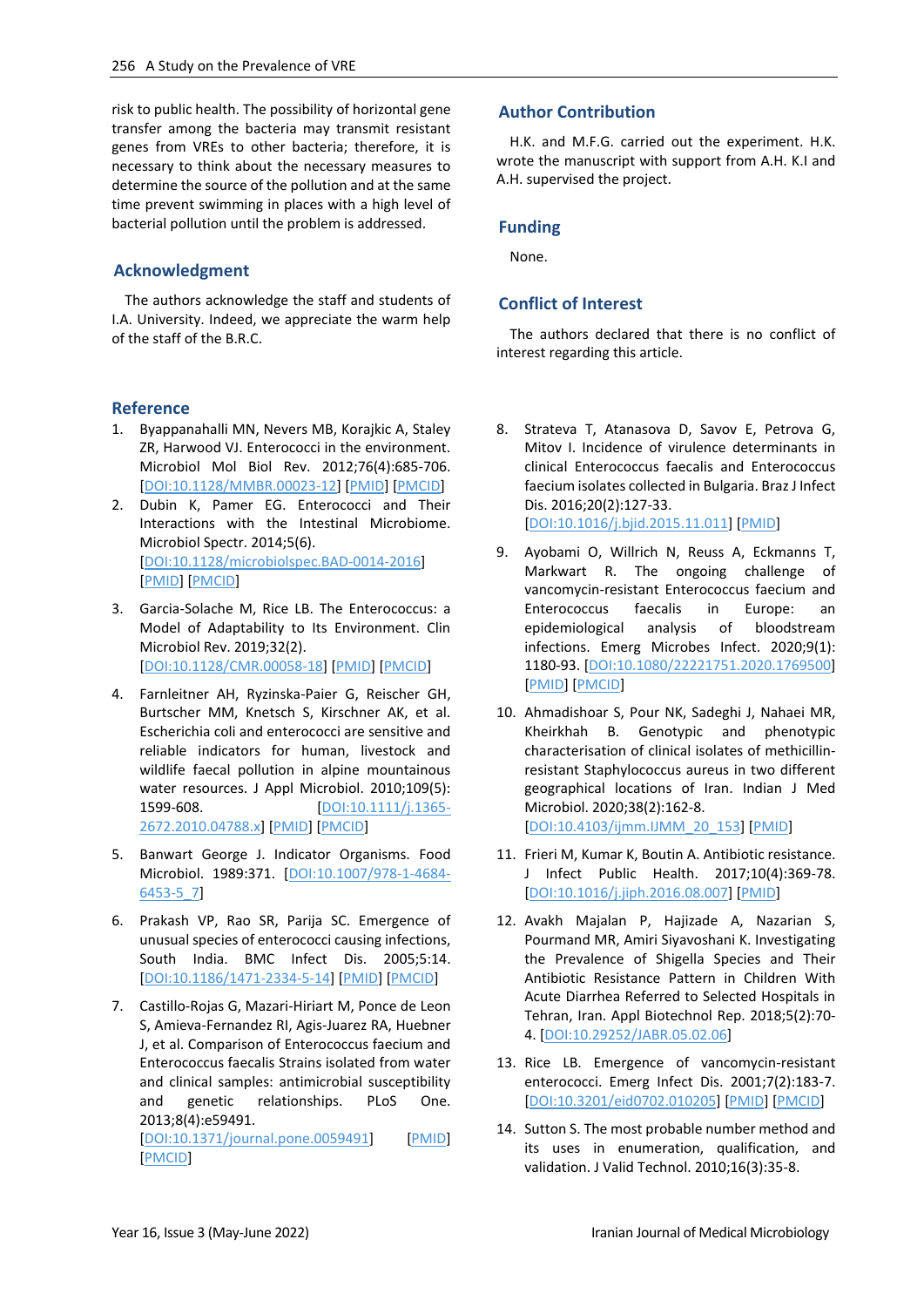- 15. Hsueh P-R, Ko W-C, Wu J-J, Lu J-J, Wang F-D, Wu H-Y, et al. Consensus Statement on the Adherence to Clinical and Laboratory Standards Institute (CLSI) Antimicrobial Susceptibility Testing Guidelines (CLSI-2010 and CLSI-2010-update) for Enterobacteriaceae in Clinical Microbiology Laboratories in Taiwan. J Microbiol Immunol Infect. 2010;43(5):452-5. [\[DOI:10.1016/S1684-](https://doi.org/10.1016/S1684-1182(10)60070-9) [1182\(10\)60070-9\]](https://doi.org/10.1016/S1684-1182(10)60070-9)
- 16. Humphries R, Bobenchik AM, Hindler JA, Schuetz AN. Overview of Changes to the Clinical and Laboratory Standards Institute Performance Standards for Antimicrobial Susceptibility Testing, M100, 31st Edition. J Clin Microbiol. 2021;59(12): e0021321. [\[DOI:10.1128/JCM.00213-21\]](https://doi.org/10.1128/JCM.00213-21) [\[PMID\]](https://www.ncbi.nlm.nih.gov/pubmed/34550809)
- 17. Erbas G, Parin U, Turkyilmaz S, Ucan N, Ozturk M, Kaya O. Distribution of Antibiotic Resistance Genes in spp. Isolated from Mastitis Bovine Milk. Acta Veterinaria. 2016;66(3):336-46. [\[DOI:10.1515/acve-2016-0029\]](https://doi.org/10.1515/acve-2016-0029)
- 18. Khan HA, Ahmad A, Mehboob R. Nosocomial infections and their control strategies. Asian Pac J Trop Biomed. 2015;5(7):509-14. [\[DOI:10.1016/j.apjtb.2015.05.001\]](https://doi.org/10.1016/j.apjtb.2015.05.001)
- 19. Linden P, Miller C. Vancomycin-resistant Enterococci: the clinical effect of a common nosocomial pathogen. Diagn Microbiol Infect Dis. 1999;33(2):113-20. [\[DOI:10.1016/S0732-](https://doi.org/10.1016/S0732-8893(98)00148-5) [8893\(98\)00148-5\]](https://doi.org/10.1016/S0732-8893(98)00148-5)
- 20. Sood S, Malhotra M, Das BK, Kapil A. Enterococcal infections & antimicrobial resistance. Indian J Med Res. 2008;128(2):111-21.
- 21. Friedman M. Antibiotic-resistant bacteria: prevalence in food and inactivation by foodcompatible compounds and plant extracts. J Agric Food Chem. 2015;63(15):3805-22. [\[DOI:10.1021/acs.jafc.5b00778\]](https://doi.org/10.1021/acs.jafc.5b00778) [\[PMID\]](https://www.ncbi.nlm.nih.gov/pubmed/25856120)
- 22. Markwart R, Willrich N, Haller S, Noll I, Koppe U, Werner G, et al. The rise in vancomycin-resistant Enterococcus faecium in Germany: data from the German Antimicrobial Resistance Surveillance (ARS). Antimicrob Resist Infect Control. 2019;8: 147. [\[DOI:10.1186/s13756-019-0594-3\]](https://doi.org/10.1186/s13756-019-0594-3) [\[PMID\]](https://www.ncbi.nlm.nih.gov/pubmed/31485325) [\[PMCID\]](http://www.ncbi.nlm.nih.gov/pmc/articles/PMC6712849)
- 23. Purohit MR, Chandran S, Shah H, Diwan V, Tamhankar AJ, Stalsby Lundborg C. Antibiotic Resistance in an Indian Rural Community: A 'One-Health' Observational Study on Commensal Coliform from Humans, Animals, and Water. Int J Environ Res Public Health. 2017;14(4). [\[DOI:10.3390/ijerph14040386\]](https://doi.org/10.3390/ijerph14040386) [\[PMID\]](https://www.ncbi.nlm.nih.gov/pubmed/28383517) [\[PMCID\]](http://www.ncbi.nlm.nih.gov/pmc/articles/PMC5409587)
- 24. Wada Y, Harun AB, Yean CY, Zaidah AR. Vancomycin-Resistant Enterococci (VRE) in

Nigeria: The First Systematic Review and Meta-Analysis. Antibiotics (Basel). 2020;9(9). [\[DOI:10.3390/antibiotics9090565\]](https://doi.org/10.3390/antibiotics9090565) [\[PMID\]](https://www.ncbi.nlm.nih.gov/pubmed/32882963) [\[PMCID\]](http://www.ncbi.nlm.nih.gov/pmc/articles/PMC7558171)

- 25. Alipour M, Hajiesmaili R, Talebjannat M, Yahyapour Y. Identification and antimicrobial resistance of Enterococcus spp. isolated from the river and coastal waters in northern Iran. Sci World J. 2014;2014:287458. [\[DOI:10.1155/2014/287458\]](https://doi.org/10.1155/2014/287458) [\[PMID\]](https://www.ncbi.nlm.nih.gov/pubmed/25525617) [\[PMCID\]](http://www.ncbi.nlm.nih.gov/pmc/articles/PMC4261842)
- 26. Mazaheri Nezhad Fard R, Soltan Dallal MM, Abbaspour M, Rajabi Z. Study of VanA, B, C, D, E Genes in Vancomycin Resistant Enterococci Isolated from Retailed Dried Vegetables in Tehran, Iran. Int J Enteric Pathog. 2019;7(1):9-14. [\[DOI:10.15171/ijep.2019.03\]](https://doi.org/10.15171/ijep.2019.03)
- 27. Roberts MC, No DB, Marzluff JM, Delap JH, Turner R. Vancomycin resistant Enterococcus spp. from crows and their environment in metropolitan Washington State, USA: Is there a correlation between VRE positive crows and the environment? Vet Microbiol. 2016;194:48-54. [\[DOI:10.1016/j.vetmic.2016.01.022\]](https://doi.org/10.1016/j.vetmic.2016.01.022) [\[PMID\]](https://www.ncbi.nlm.nih.gov/pubmed/26876004)
- 28. Rezvani J, Nasr R, F TS, Akbari Eidgahi MR. Frequency of VanA, VanB and VanH variants amongst vancomycin-resistant enterococci isolated from patients in central region of Iran. Gastroenterol Hepatol Bed Bench. 2016;9(4):308- 15.
- 29. Masoumi Zavaryani S, Mirnejad R, Piranfar V, Moosazadeh Moghaddam M, Sajjadi N, Saeedi S. Assessment of Susceptibility to Five Common Antibiotics and Their Resistance Pattern in Clinical Enterococcus Isolates. Iran J Pathol. 2020;15(2):96-105. [\[PMID\]](https://www.ncbi.nlm.nih.gov/pubmed/32215025) [\[PMCID\]](http://www.ncbi.nlm.nih.gov/pmc/articles/PMC7081761) [\[DOI:10.30699/ijp.2020.114009.2236\]](https://doi.org/10.30699/ijp.2020.114009.2236)
- 30. Khanmohammadi S, Nahaei MR, Rezaee MA, Sadeghi J. Frequency of vancomycin resistance and vanA gene in enterococci isolated from Tabriz Children's teaching and treatment center. Med J Tabriz Univ Med. 2018;40(4):16-23.
- 31. Kurushima J, Ike Y, Tomita H. Partial Diversity Generates Effector Immunity Specificity of the Bac41-Like Bacteriocins of Enterococcus faecalis Clinical Strains. J Bacteriol. 2016;198(17):2379- 90. [\[DOI:10.1128/JB.00348-16\]](https://doi.org/10.1128/JB.00348-16) [\[PMID\]](https://www.ncbi.nlm.nih.gov/pubmed/27353651) [\[PMCID\]](http://www.ncbi.nlm.nih.gov/pmc/articles/PMC4984558)
- 32. Gholizadeh Y, Prevost M, Van Bambeke F, Casadewall B, Tulkens PM, Courvalin P. Sequencing of the ddl gene and modeling of the mutated D-alanine:D-alanine ligase in glycopeptide-dependent strains of Enterococcus faecium. Protein Sci. 2001;10(4):836-44. [\[DOI:10.1110/ps.39101\]](https://doi.org/10.1110/ps.39101) [\[PMID\]](https://www.ncbi.nlm.nih.gov/pubmed/11274474) [\[PMCID\]](http://www.ncbi.nlm.nih.gov/pmc/articles/PMC2373979)